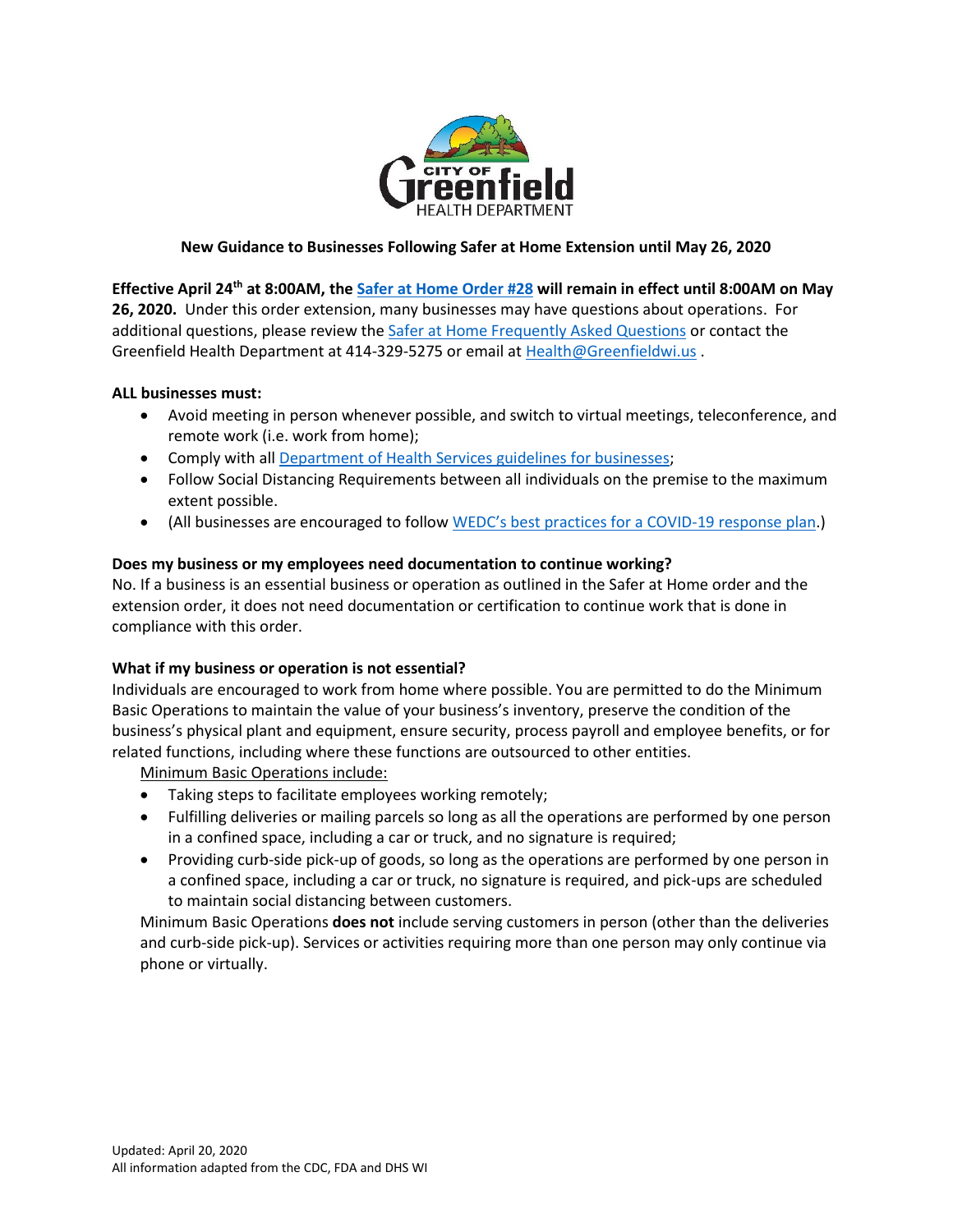

# **BE HEALTHY, BE CLEAN**

### **Managing Employee Health (Including Contracted Workers)**

Instruct employees with symptoms associated with COVID-19 to report them to their supervisors. Instruct sick employees to stay home and to follow the CDC's What [to do if you are sick with coronavirus](https://www.cdc.gov/coronavirus/2019-ncov/if-you-are-sick/steps-when-sick.html)  [disease 2019 \(COVID-19\).](https://www.cdc.gov/coronavirus/2019-ncov/if-you-are-sick/steps-when-sick.html) Consult with the Greenfield Health Department for additional guidance. If an employee is sick at work, send them home immediately. Clean and disinfect surfaces in their workspace. Others at the facility with close contact (i.e., within 6 feet) of the employee during this time should be considered exposed.

#### **Personal Hygiene for employees for all workers, regardless of specific exposure risks:**

- Emphasize effective hand hygiene including washing hands for at least 20 seconds, especially after going to the bathroom, before eating, and after blowing your nose, coughing, or sneezing.
- Always wash hands with soap and water. If soap and water are not readily available, then use an alcohol-based hand sanitizer with at least 60% alcohol and avoid working with unwrapped or exposed foods.
- Avoid close contact with people who are sick. Stay home if you are sick.
- Practice good respiratory etiquette, including covering coughs and sneezes with a tissue, then throw the tissue in the trash and wash hands after.
- Avoid touching your eyes, nose, and mouth.
- Use gloves to avoid direct bare hand contact with ready-to-eat foods.
- Before preparing or eating food, always wash your hands with soap and water for 20 seconds for general food safety.
- Recognize personal risk factors. According to [Centers for Disease Control and Prevention \(CDC\),](https://www.cdc.gov/coronavirus/2019-ncov/need-extra-precautions/people-at-higher-risk.html) certain people, including older adults and those with underlying conditions such as heart or lung disease or diabetes, are at higher risk for developing more serious complications from COVID-19.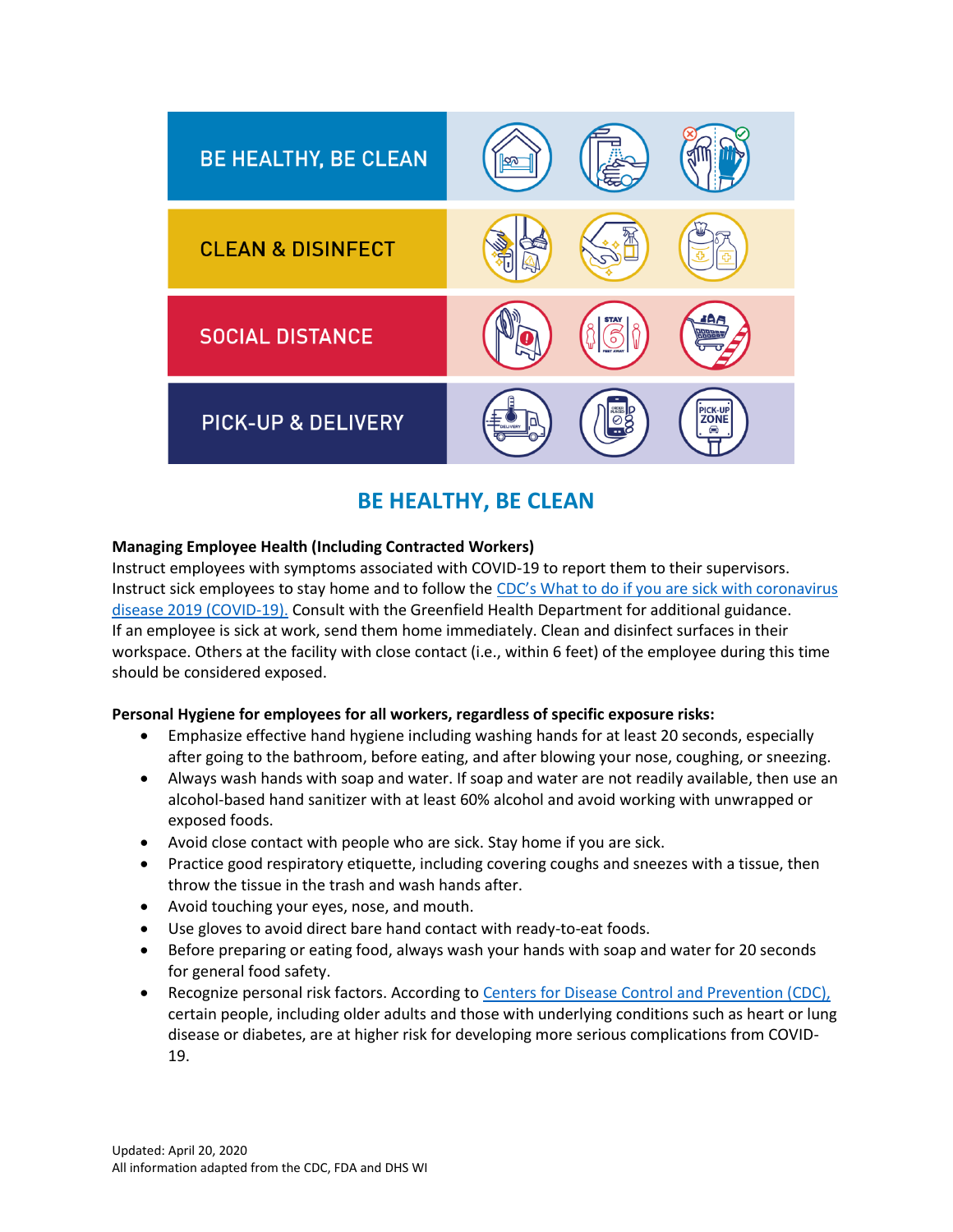# **CLEAN & DISINFECT**

### **Clean and disinfect frequently touched surfaces daily. See th[e CDC COVID-19 Disinfection Guidance](https://www.cdc.gov/coronavirus/2019-ncov/community/organizations/cleaning-disinfection.html) Educate Employees and Prepare Customers on Prevention Efforts**

Place informational posters in prominent areas. CDC has developed a number of communication materials available in various languages, for employers to use. For example:

- Post the [Stop the Spread of Germs](https://www.cdc.gov/nonpharmaceutical-interventions/pdf/dont-spread-germs-work-item3.pdf) poster where it would be visible to the public or to employees, such as near the entrance, in public or employee bathrooms, in the employee break room.
- Post the steps for proper handwashing in areas with sinks.
- Post the Symptoms of Coronavirus Disease 2019, and the [Stay Home When You Are Sick!](https://www.cdc.gov/nonpharmaceutical-interventions/pdf/stay-home-youre-sick-employers-item4.pdf) posters in areas where employees are likely to see them.

Post information about the steps your business is taking to keep customers safe from COVID-19 on your website and at your physical location.

Provide tissues and no-touch disposal receptacles for use by employees and customers Instruct employees to [clean their hands often](https://www.cdc.gov/handwashing/index.html) with an alcohol-based hand sanitizer or wash their hands with soap and water for at least 20 seconds.

Advise employees to avoid touching their eyes, nose, and mouth with unwashed hands.

Provide soap and water and alcohol-based hand rubs in the workplace to encourage hand hygiene. Ensure that adequate supplies are maintained.

Provide disposable wipes so that commonly used surfaces (for example, doorknobs, keyboards, remote controls, desks) can be wiped down by employees before each use.

Whenever possible, maintain a physical distance of at least 6 feet from others.

# **SOCIAL DISTANCE**

**What are social distancing requirements?** Social distancing requirements include:

- Maintaining social distancing of six feet between people;
- Washing hands with soap and water for at least 20 seconds as frequently as possible or using hand sanitizer;
- Covering coughs or sneezes (into the sleeve or elbow, not hands);
- Regularly cleaning high-touch surfaces;
- Not shaking hands; and
- Following all other public health

# **PICK-UP & DELIVERY**

### **Managing Food Pick-Up and Delivery**

- Observe established food safety practices for time/temp control, preventing cross contamination, cleaning hands, no sick workers, and storage of food, etc.
- Have employees wash hands often with soap and water for at least 20 seconds, especially after going to the bathroom, before eating, after blowing their nose, coughing or sneezing, or after touching high touch surfaces, e.g., doorknobs, and doorbells.
	- $\circ$  If soap and water are not readily available, use an alcohol-based hand sanitizer with at least 60% alcohol. Always wash hands with soap and water if hands are visibly dirty. See, CDC's How t[o Protect Yourself & Others.](https://www.cdc.gov/coronavirus/2019-ncov/prevent-getting-sick/prevention.html)
- Increase the frequency of cleaning and disinfecting of high-touch surfaces such as counter tops and touch pads and within the vehicle, by wiping down surfaces using a regular household cleaning spray or wipe.